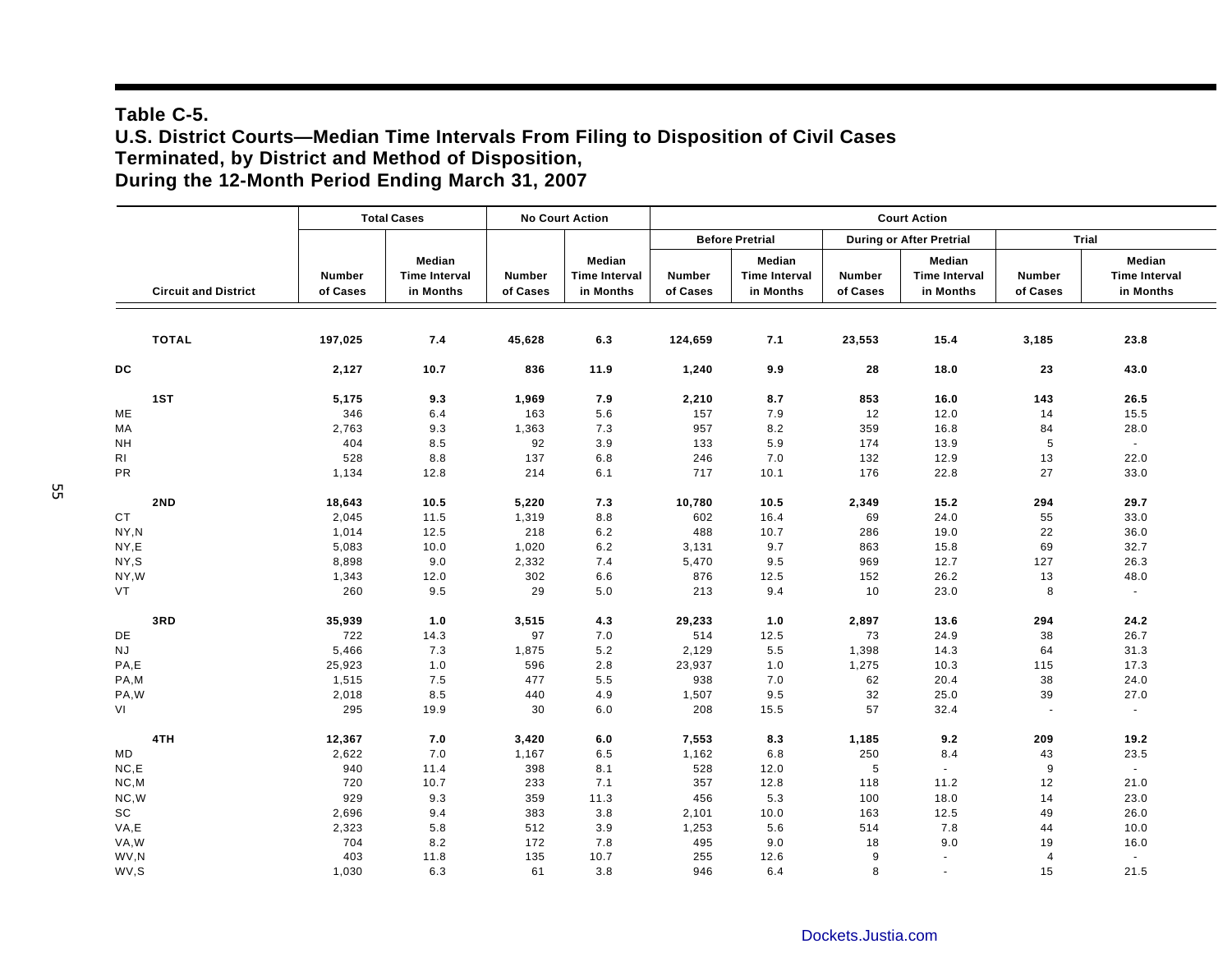|                     |                             | <b>Total Cases</b>        |                                             | <b>No Court Action</b>    |                                             | <b>Court Action</b>       |                                             |                                 |                                             |                    |                                             |  |
|---------------------|-----------------------------|---------------------------|---------------------------------------------|---------------------------|---------------------------------------------|---------------------------|---------------------------------------------|---------------------------------|---------------------------------------------|--------------------|---------------------------------------------|--|
|                     |                             |                           |                                             |                           |                                             | <b>Before Pretrial</b>    |                                             | <b>During or After Pretrial</b> |                                             | Trial              |                                             |  |
|                     | <b>Circuit and District</b> | <b>Number</b><br>of Cases | Median<br><b>Time Interval</b><br>in Months | <b>Number</b><br>of Cases | Median<br><b>Time Interval</b><br>in Months | <b>Number</b><br>of Cases | Median<br><b>Time Interval</b><br>in Months | Number<br>of Cases              | Median<br><b>Time Interval</b><br>in Months | Number<br>of Cases | Median<br><b>Time Interval</b><br>in Months |  |
|                     |                             |                           |                                             |                           |                                             |                           |                                             |                                 |                                             |                    |                                             |  |
|                     | 5TH                         | 20,426                    | 8.9                                         | 4,773                     | 6.0                                         | 12,630                    | 7.1                                         | 2,593                           | 13.0                                        | 430                | 21.5                                        |  |
| LA,E                |                             | 4,203                     | 6.3                                         | 169                       | 3.8                                         | 2,441                     | 4.3                                         | 1,519                           | 15.4                                        | 74                 | 20.4                                        |  |
| ${\sf LA}, {\sf M}$ |                             | 723                       | 10.9                                        | 267                       | 6.3                                         | 416                       | 11.5                                        | 27                              | 24.5                                        | 13                 | 23.0                                        |  |
| LA, W               |                             | 1,544                     | 11.0                                        | 505                       | 7.1                                         | 955                       | 12.2                                        | 43                              | 23.0                                        | 41                 | 29.0                                        |  |
| MS, N               |                             | 845                       | 11.8                                        | 158                       | 5.5                                         | 545                       | 11.4                                        | 115                             | 17.4                                        | 27                 | 27.7                                        |  |
| MS, S               |                             | 2,262                     | 8.5                                         | 1,426                     | 8.6                                         | 748                       | 11.5                                        | 43                              | 20.5                                        | 45                 | 18.3                                        |  |
| TX, N               |                             | 2,899                     | 7.9                                         | 144                       | 6.7                                         | 2,701                     | 7.9                                         | $\overline{4}$                  | $\sim$                                      | 50                 | 21.7                                        |  |
| TX, E               |                             | 1,645                     | 9.5                                         | 336                       | 4.6                                         | 1,223                     | 9.3                                         | 44                              | 13.0                                        | 42                 | 19.0                                        |  |
| TX, S               |                             | 4,127                     | 7.6                                         | 1,053                     | 4.4                                         | 2,208                     | 7.2                                         | 776                             | 10.9                                        | 90                 | 20.6                                        |  |
| TX, W               |                             | 2,178                     | 8.1                                         | 715                       | 6.4                                         | 1,393                     | 8.6                                         | 22                              | 15.0                                        | 48                 | 17.4                                        |  |
|                     | 6TH                         | 18,811                    | 11.8                                        | 3,642                     | 5.8                                         | 11,440                    | 12.7                                        | 3,430                           | 13.1                                        | 299                | 24.8                                        |  |
| KY,E                |                             | 1,605                     | 10.6                                        | 195                       | 6.3                                         | 1,377                     | 10.2                                        | 14                              | 21.0                                        | 19                 | 19.5                                        |  |
| KY, W               |                             | 1,155                     | 9.0                                         | 240                       | 8.9                                         | 789                       | 8.5                                         | 110                             | 17.3                                        | 16                 | 19.0                                        |  |
| MI,E                |                             | 3,620                     | 8.0                                         | 787                       | 4.8                                         | 1,286                     | 6.6                                         | 1,479                           | 13.8                                        | 68                 | 24.0                                        |  |
| MI, W               |                             | 888                       | 7.8                                         | 146                       | 3.7                                         | 717                       | 8.0                                         | 9                               | $\sim$                                      | 16                 | 20.0                                        |  |
| OH,N                |                             | 6,384                     | 19.2                                        | 845                       | 4.7                                         | 4,652                     | 19.0                                        | 837                             | 10.0                                        | 50                 | 19.7                                        |  |
| OH, S               |                             | 2,203                     | 12.7                                        | 873                       | 8.9                                         | 796                       | 12.0                                        | 491                             | 14.9                                        | 43                 | 25.5                                        |  |
| TN,E                |                             | 1,034                     | 12.0                                        | 153                       | 7.9                                         | 397                       | 9.9                                         | 450                             | 16.9                                        | 34                 | 25.5                                        |  |
| TN,M                |                             | 1,028                     | 10.9                                        | 64                        | 4.2                                         | 930                       | 10.0                                        | 9                               | $\sim$                                      | 25                 | 22.0                                        |  |
| TN,W                |                             | 894                       | 12.5                                        | 339                       | 10.4                                        | 496                       | 12.9                                        | 31                              | 24.0                                        | 28                 | 29.4                                        |  |
|                     | 7TH                         | 12,776                    | 7.6                                         | 3,823                     | 5.7                                         | 7,270                     | 8.0                                         | 1,441                           | 11.7                                        | 242                | 27.5                                        |  |
| IL, N               |                             | 6,431                     | 6.3                                         | 2,270                     | 5.7                                         | 3,525                     | 6.4                                         | 526                             | 12.2                                        | 110                | 28.7                                        |  |
| IL, C               |                             | 702                       | 10.8                                        | 296                       | 8.2                                         | 380                       | 10.5                                        | 11                              | 23.5                                        | 15                 | 28.0                                        |  |
| IL, S               |                             | 880                       | 8.1                                         | 243                       | 5.3                                         | 605                       | 8.6                                         | 15                              | 16.4                                        | 17                 | 20.5                                        |  |
| IN, N               |                             | 1,246                     | 10.1                                        | 292                       | 6.6                                         | 646                       | 10.2                                        | 282                             | 14.7                                        | 26                 | 22.0                                        |  |
| IN, S               |                             | 1,942                     | 10.8                                        | 500                       | 8.5                                         | 1,127                     | 10.1                                        | 293                             | 13.9                                        | 22                 | 23.4                                        |  |
| WI,E                |                             | 1,087                     | 8.3                                         | 171                       | 3.3                                         | 787                       | 9.2                                         | 96                              | 15.3                                        | 33                 | 66.4                                        |  |
| WI, W               |                             | 488                       | 4.1                                         | 51                        | 1.4                                         | 200                       | 3.3                                         | 218                             | 6.0                                         | 19                 | 11.4                                        |  |
|                     | 8TH                         | 14,705                    | 12.1                                        | 3,905                     | 5.5                                         | 6,052                     | 9.6                                         | 4,490                           | 36.6                                        | 258                | 21.7                                        |  |
| AR,E                |                             | 1,242                     | 13.5                                        | 269                       | 12.3                                        | 904                       | 13.3                                        | 8                               | $\sim$                                      | 61                 | 20.0                                        |  |
| AR, W               |                             | 705                       | 10.3                                        | 32                        | 6.7                                         | 622                       | 10.7                                        | <b>28</b>                       | 1.0                                         | 23                 | 14.0                                        |  |
| IA, N               |                             | 474                       | 9.8                                         | 53                        | 5.5                                         | 399                       | 9.6                                         | $\overline{7}$                  | $\sim$                                      | 15                 | 20.5                                        |  |
| IA,S                |                             | 601                       | 10.9                                        | 95                        | 7.2                                         | 329                       | 8.8                                         | 157                             | 15.0                                        | 20                 | 21.5                                        |  |
| MN                  |                             | 6,786                     | 23.7                                        | 1,748                     | 3.4                                         | 780                       | 5.3                                         | 4,229                           | 36.2                                        | 29                 | 28.5                                        |  |
| MO, E               |                             | 1,918                     | 8.0                                         | 725                       | 8.0                                         | 1,151                     | 7.4                                         | $\overline{4}$                  | $\mathcal{L}$                               | 38                 | 20.0                                        |  |
| MO, W               |                             | 1,636                     | 8.7                                         | 797                       | 7.0                                         | 805                       | 9.0                                         | 13                              | 21.0                                        | 21                 | 23.5                                        |  |
| <b>NE</b>           |                             | 898                       | 11.6                                        | 33                        | 1.0                                         | 799                       | 11.3                                        | 31                              | 20.0                                        | 35                 | 20.5                                        |  |
| <b>ND</b>           |                             | 204                       | 12.4                                        | 71                        | 8.7                                         | 118                       | 12.0                                        | $\overline{4}$                  | $\blacksquare$                              | 11                 | 25.0                                        |  |
| <b>SD</b>           |                             | 241                       | 10.8                                        | 82                        | 10.0                                        | 145                       | 10.7                                        | 9                               | $\sim$                                      | 5                  | $\sim$                                      |  |

## **Table C-5. (March 31, 2007—Continued)**